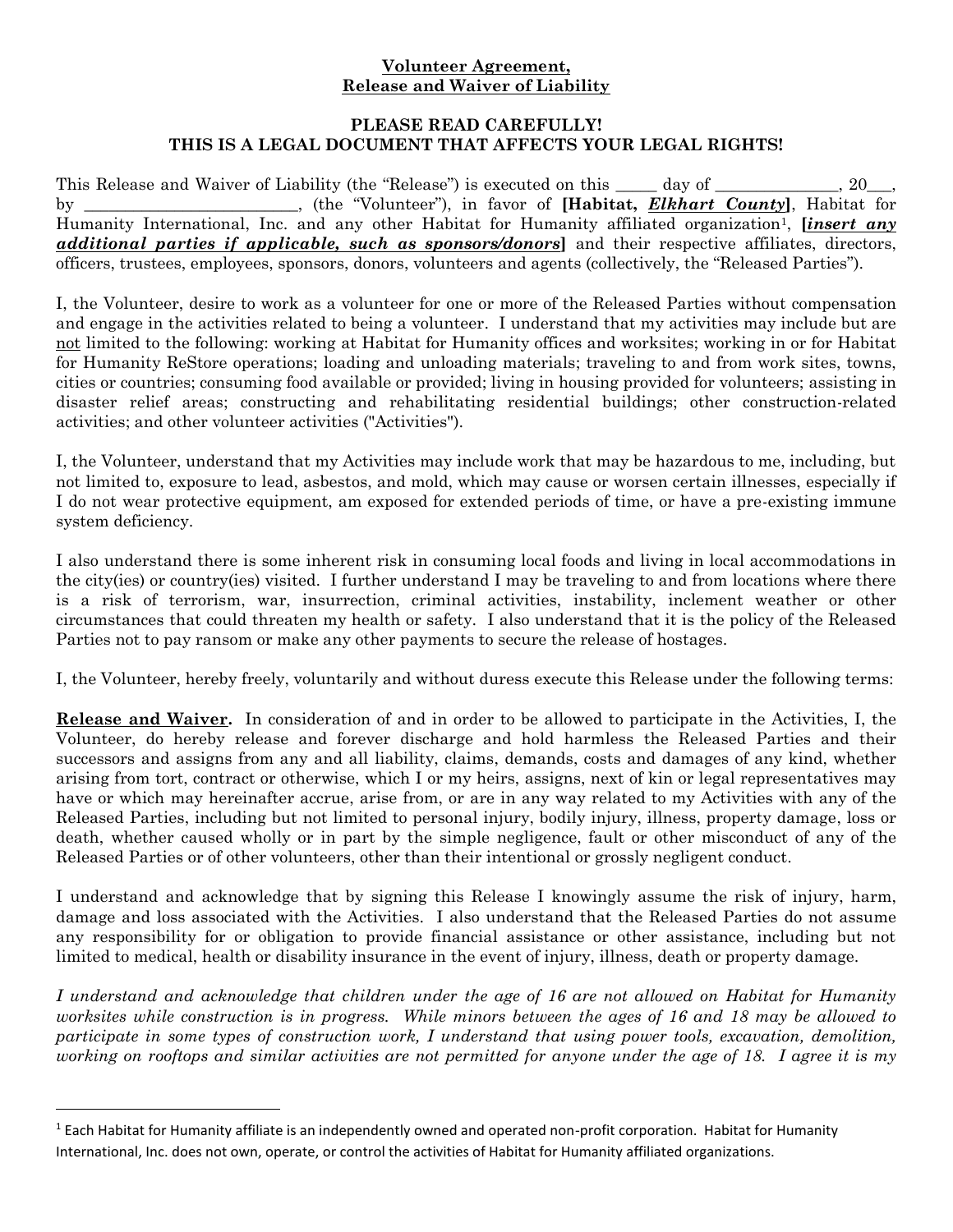## *responsibility to communicate these requirements to any of my minor children who will attend and/or participate in the Activities.*

**Consent to Transportation and Medical Treatment.** I consent to the use of first aid treatment and the use of generic and over the counter medications and treatments as directed by manufacturer labels, whether administered by the Released Parties or first aid personnel. In an emergency, I understand the Released Parties may try to contact the individual listed below as an emergency contact. If an emergency contact cannot be reached promptly, I hereby authorize the Released Parties to act as an agent for me to consent to any examination, testing, x-rays, medical, dental or surgical treatment for me as advised by a physician, dentist or other health care provider. This includes, but is not limited to, my assessment, evaluation, medical care and treatment, anesthesia, hospitalization, or other health care treatment or procedure as advised by a physician, dentist or other health care provider. I also authorize the Released Parties to arrange for transportation of me as deemed necessary and appropriate in their discretion. I, the Volunteer, do hereby release, forever discharge and hold harmless the Released Parties from any liability, claim, demand, and action whatsoever brought by me or on my behalf which arises or may hereafter arise on account of any transportation, first aid, assessment, care, treatment, response or service rendered in connection with my Activities with any of the Released Parties.

If the Volunteer is less than 18 years of age, the parent(s) having legal custody and/or the legal guardian(s) of the Volunteer also hereby release, forever discharge and hold harmless the Released Parties from any liability, claim, demand and action whatsoever brought by such volunteer or on his/her behalf which arises or may hereafter arise on account of the decision by any representative or agent of the Released Parties to exercise the power to transport, administer first aid, and consent to assessment, examination, x-rays, medical, dental, surgical or other such health care treatment as set forth in the Parental Authorization for Treatment of, and Travel With, a Minor Child.

**Insurance.** I understand that, except as otherwise agreed to by the Released Parties in writing, the Released Parties are under no obligation to provide, carry or maintain health, medical, travel, disability or other insurance coverage for any Volunteer. Each Volunteer is expected and encouraged to obtain his or her own health, medical, travel, disability or other insurance coverage.

I understand that I am and remain responsible for payment of such hospital, physician, ambulance, dental, medical or other services obtained for me or my child. I agree that the Released Parties do not assume any responsibility for the payment of such fees or expenses which may be incurred. If I have health insurance, I understand my personal health insurance is my primary coverage.

**Confidentiality.** I agree that in the course of my participation in the Activities, I may have access to personal and/or health care information of other persons. I agree to maintain the confidentiality of such information, to use such information only as necessary to do my job as a volunteer, and to comply with Habitat for applicable policies regarding such information.

**Photographic/Recording Release.** I hereby grant and convey unto Habitat for Humanity International, Inc. all right, title and interest in any and all photographs and video/audio/electronic recordings of me, including as to my name, image and voice, made by or on behalf of any of the Released Parties during my Activities with the Released Parties, including, but not limited to, the right to use such materials for any purpose and to any royalties, proceeds or other benefits derived from them. I understand that I will not have any ownership interest in or to such photographs, images and/or recordings, I have not been provided or promised any compensation to me, and I hereby waive any rights, privileges or claims based on any right of publicity, privacy, ownership or any other rights arising, relating to or resulting from the photographs, images and/or recordings. I understand and agree that this paragraph also applies to my minor child(ren) who are volunteering.

Page 2 of 6 **Other.** I expressly agree that this Release is intended to be as broad and inclusive as permitted by state law. I further agree that in the event any clause or provision of this Release is held invalid by any court of competent jurisdiction, the invalidity of such clause or provision shall not otherwise affect the remaining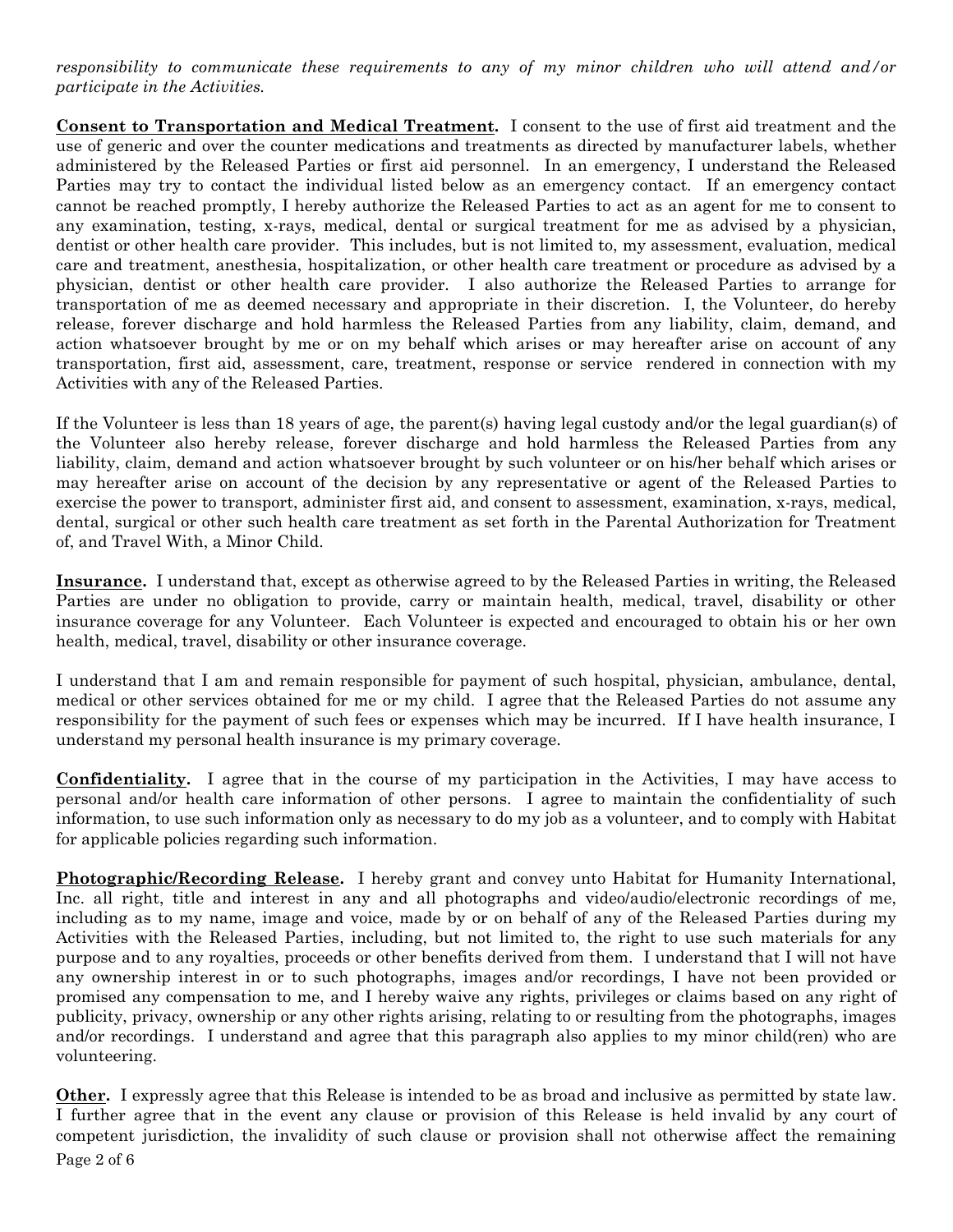clauses or provisions of this Release, which shall continue to be enforceable. Further, a waiver of a right under this Release by a Released Party does not prevent the exercise of any other right.

I have carefully considered my decision, the benefits and risks involved and hereby give my informed consent to participate in all volunteer Activities. I have read and understand this Release and Waiver of Liability, any questions of mine have been answered, and I voluntarily agree to the above provisions. It is my intent to bind my heirs, next of kin, assigns and legal representative.

# **SIGNATURE OF VOLUNTEER** *18 YEARS OR OLDER***:** *(If waiver is for Minor, skip from here to p.4)*

| Address:                                                                                                                                                                                                         |  |  |  |
|------------------------------------------------------------------------------------------------------------------------------------------------------------------------------------------------------------------|--|--|--|
|                                                                                                                                                                                                                  |  |  |  |
|                                                                                                                                                                                                                  |  |  |  |
|                                                                                                                                                                                                                  |  |  |  |
| Did you come with a group today (church, school, family, work)? If so, please list:                                                                                                                              |  |  |  |
| Would you be interested in volunteering again? _____Yes___No ___Call/email me; I have questions.<br>Are you performing Community Service Hours directed by an outside court, agency, or assignment? If so, list: |  |  |  |
| <b>EMERGENCY CONTACT INFORMATION FOR VOLUNTEER OVER 18 YEARS OF AGE:</b>                                                                                                                                         |  |  |  |
|                                                                                                                                                                                                                  |  |  |  |
|                                                                                                                                                                                                                  |  |  |  |
|                                                                                                                                                                                                                  |  |  |  |

Email: \_\_\_\_\_\_\_\_\_\_\_\_\_\_\_\_\_\_\_\_\_\_\_\_\_\_\_\_\_\_\_\_\_\_\_\_\_\_\_\_\_\_\_\_\_\_\_\_\_\_\_\_\_\_\_\_\_\_\_\_\_\_\_\_\_\_\_\_\_\_\_\_\_\_\_\_\_\_\_\_\_\_\_\_\_\_\_\_\_\_\_\_\_

IF for a Minor, less than 18 yrs old, CONTINUED ON NEXT PAGE.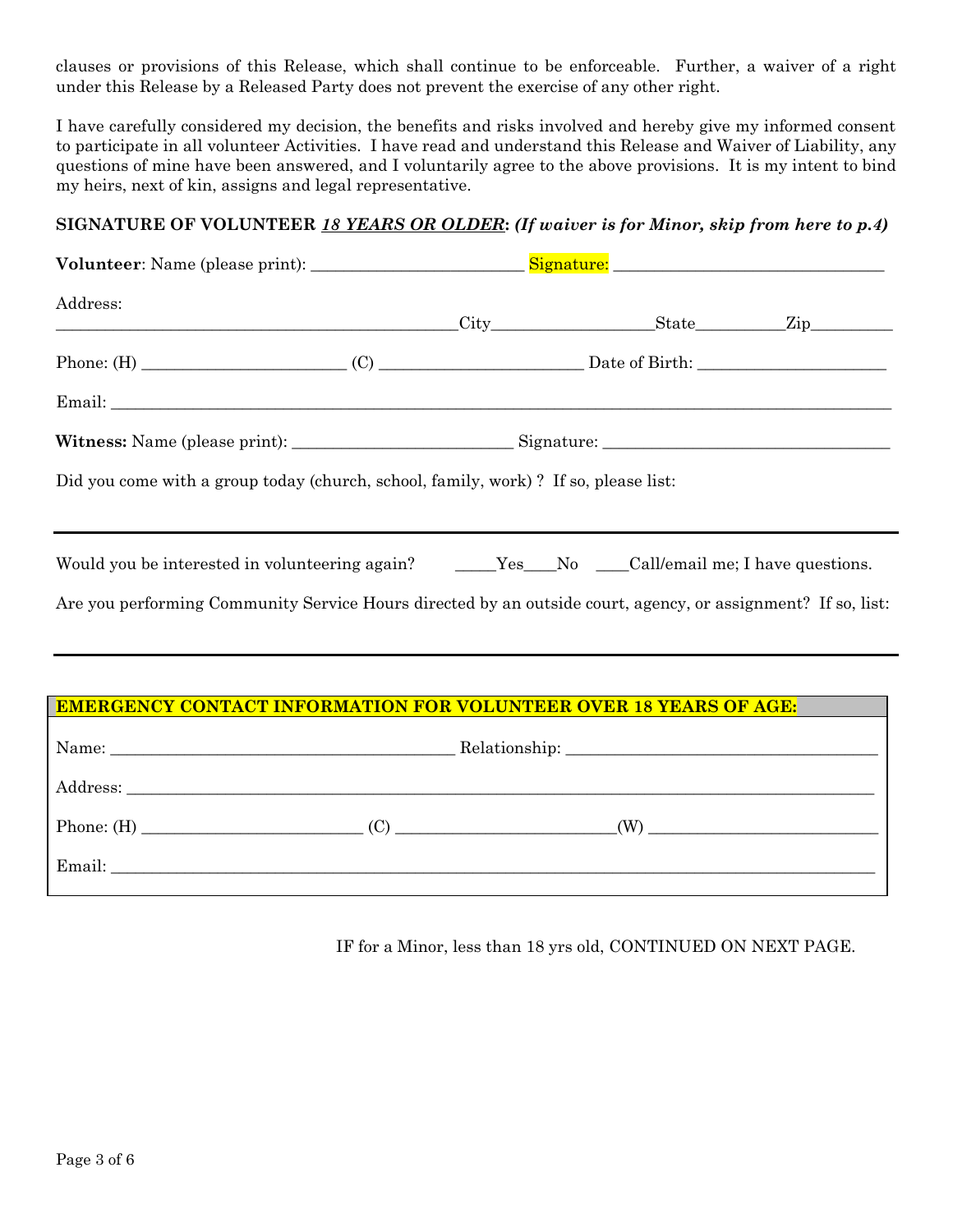**IMPORTANT: If the Volunteer is less than 18 years of age, all parents or guardians must (1) complete the signature section below; and (2) sign one additional form: the "Parental Authorization for Treatment of, and Travel With, a Minor Child" ("Parental Authorization") on the following page. If the minor will be travelling outside the United States, the Parental Authorization must be notarized.**

**If only one parent or guardian signs these forms on behalf of a Volunteer who is under 18 years of age, then the undersigned parent or guardian of the Volunteer hereby covenants, warrants, represents and agrees that he or she is executing these forms on behalf of, and as an agent for, any other individual who may be a parent or guardian of the Volunteer, that he/she is fully authorized to do so, and that by executing such Release and Parental Authorization, the undersigned is binding himself/herself, the Volunteer, and any other parent or guardian of the Volunteer, and all of their heirs, next of kin, assigns, and legal representatives to such Release and Parental Authorization.**

**Name of Volunteer Under 18 Years Old:**

Name: **Name:**  $\qquad \qquad$  Date of Birth:

# **SIGNATURE OF PARENT/GUARDIAN SIGNING ON BEHALF OF THE ABOVE MINOR:**

I have carefully considered my decision, the benefits and risks involved and hereby give my informed consent, on behalf of the above listed minor child, for him/her to participate in all Activities as set forth in the above Volunteer Agreement, Release and Waiver of Liability, and such terms are incorporated herein. I have read and understand the above Volunteer Agreement, Release and Waiver of Liability, any questions of mine have been answered, and I voluntarily agree to all such provisions. It is my intent to bind my and the minor Volunteer's heirs, next of kin, assigns, and legal representatives.

| <b>EMERGENCY CONTACT INFORMATION FOR THE ABOVE LISTED MINOR VOLUNTEER:</b>                                                  |  |  |  |  |
|-----------------------------------------------------------------------------------------------------------------------------|--|--|--|--|
|                                                                                                                             |  |  |  |  |
|                                                                                                                             |  |  |  |  |
|                                                                                                                             |  |  |  |  |
| FOR INFORMATIONAL PURPOSES ONLY:<br>School/Organization (no abbreviations please): __________________________________<br>П. |  |  |  |  |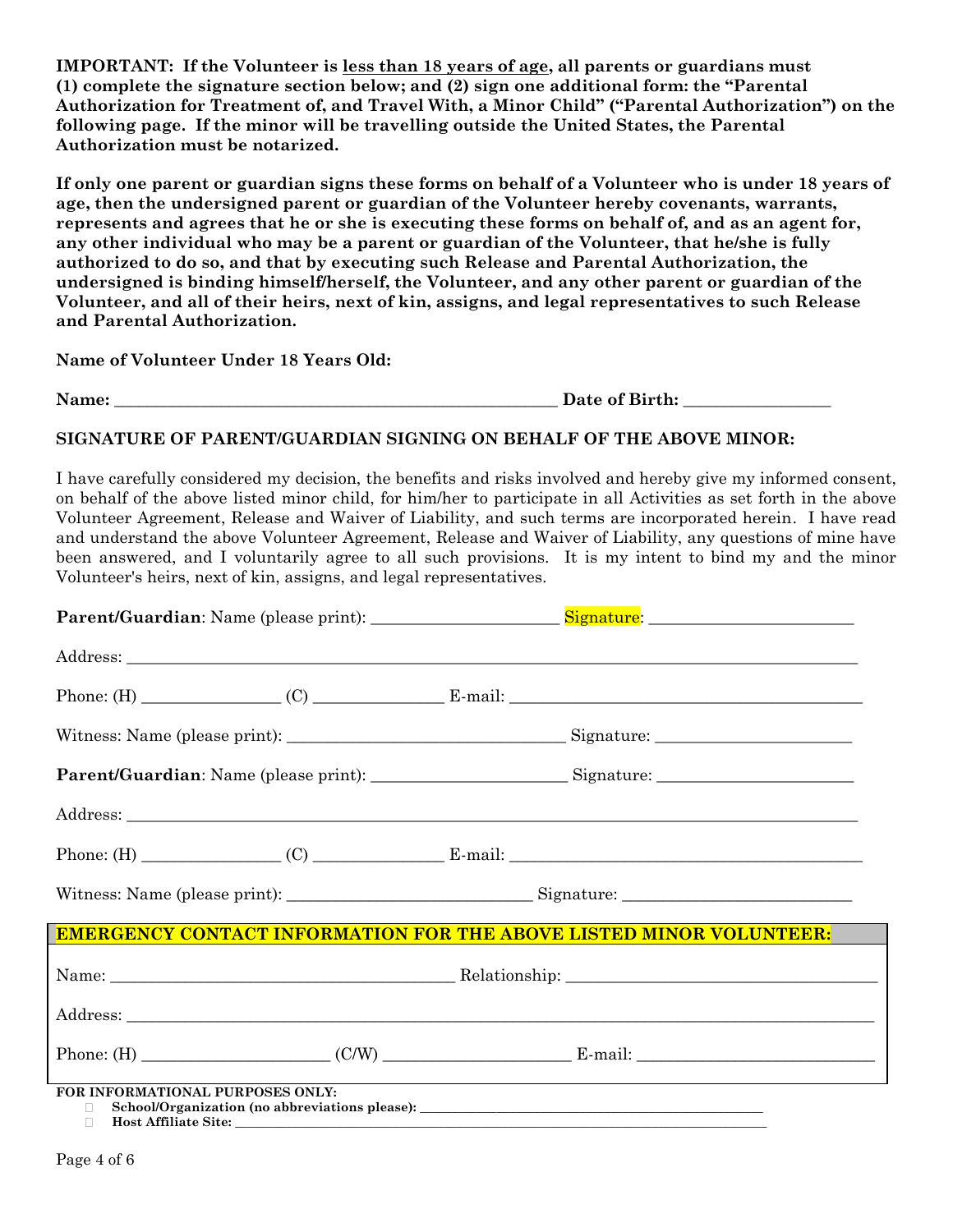# **IMPORTANT: If the Volunteer is less than 18 years of age, this Parental Authorization also must be signed.**

# **If the minor child will be travelling outside the United States, the Parental Authorization must be notarized.**

#### **PARENTAL AUTHORIZATION FOR TREATMENT OF, AND TRAVEL WITH, A MINOR CHILD**

I, \_\_\_\_\_\_\_\_\_\_\_\_\_\_\_\_\_\_\_\_\_\_\_\_\_\_\_\_\_\_\_\_\_\_, am the parent or legal guardian having custody of a child or children who are under 18 years old and who will be volunteering with Habitat for Humanity International, Inc. or its affiliated organizations. As such parent or legal guardian, I hereby authorize and appoint \_\_\_\_\_\_\_\_\_\_\_\_\_\_\_\_\_\_\_\_\_\_\_\_\_\_\_\_\_\_\_\_, an adult in whose care the minor child has been entrusted, and any agent or employee of Habitat for Humanity International, Inc. or its affiliated organizations if necessary or appropriate, as my agent to act for me with respect to my minor child(ren) and their personal care, and in my name in any way I could act in person to make any and all decisions for me with respect to my child listed below ("child"):

Name: **Name:**  $\qquad \qquad$  Date of Birth:

I consent to the use of first aid treatment for my child and the use of generic and over the counter medications and treatments as directed by manufacturer labels, to be administered by Habitat for Humanity International, Inc. or its affiliated organizations or first aid personnel. In an emergency, I understand my named agent and/or Habitat for Humanity International, Inc. or its affiliated organizations may try to contact the individual listed below as an emergency contact. If an emergency contact cannot be reached promptly, I hereby authorize the named agent above and any agent or employee of Habitat for Humanity International, Inc. or its affiliated organizations to act as an agent for me to consent to any examination, testing, x-rays, medical, dental, or surgical treatment for my child as advised by a physician, dentist or other health care provider. This includes, but is not limited to, my child's assessment, evaluation, medical care and treatment, anesthesia, hospitalization, or other health care treatment or procedure as advised by a physician, dentist or other health care provider. I also authorize Habitat for Humanity International, Inc. or its affiliated organizations to arrange for transportation of my child as deemed necessary and appropriate in their discretion.

My agent shall have the same access to my child's medical records that I have, and is designated by me to be the child's Personal Representative under the Health Insurance Portability and Accountability Act (HIPAA), including the right to disclose the contents to others. I authorize health care personnel and health care facilities to rely on this consent form and any health information I have provided to my named agent and/or Habitat for Humanity International, Inc. or its affiliated organizations regarding my child.

I authorize and appoint my agent to travel with my minor child to [*insert location*], and consent for my minor child to serve as a volunteer with Habitat for Humanity International, Inc. or its affiliates. I understand my child will help construct/rehabilitate houses and participate in other activities on a voluntary basis, without compensation, as further set forth in the Volunteer Agreement, Release and Waiver of Liability, the terms of which are incorporated herein by reference.

# **SIGNATURES ON NEXT PAGE.**